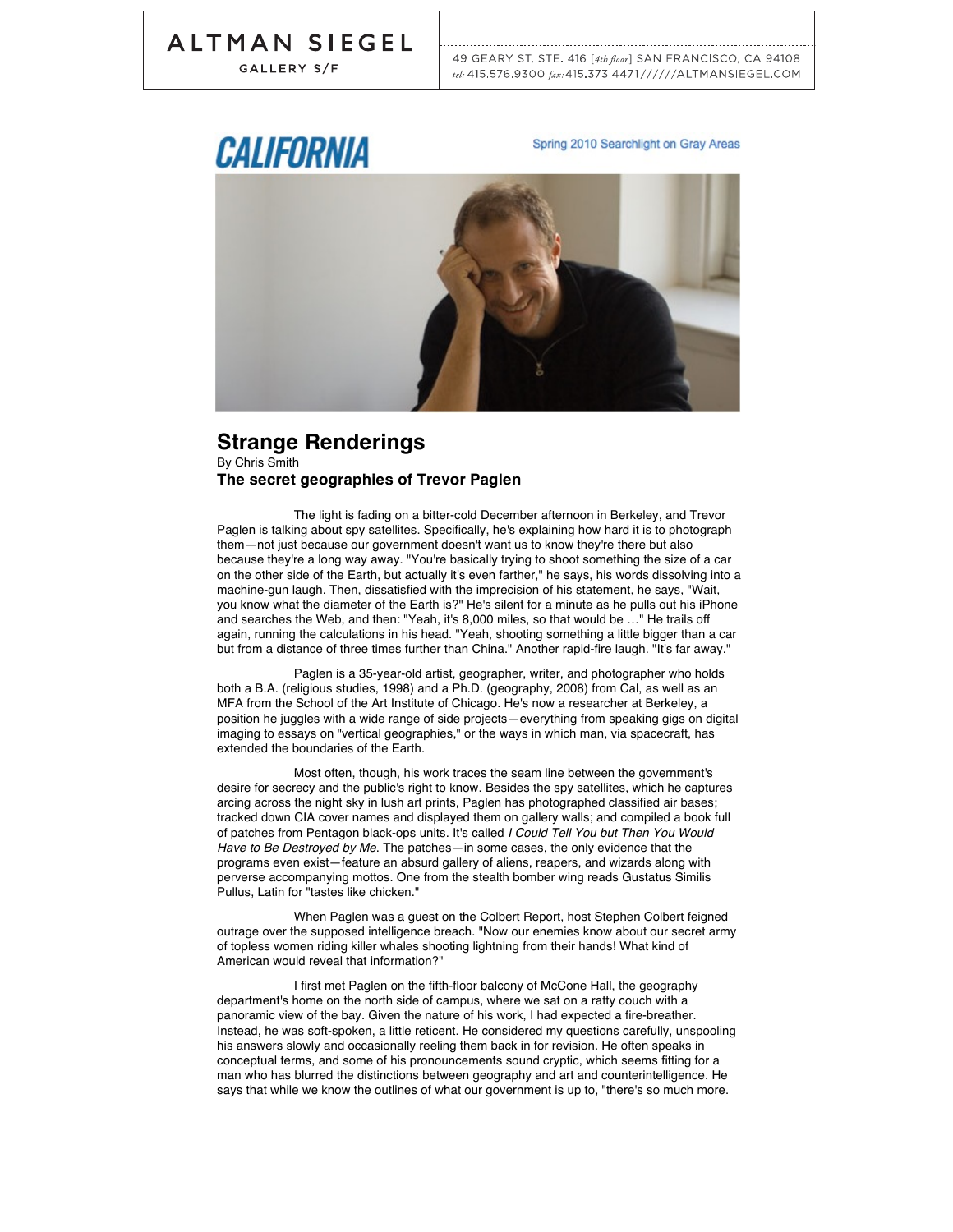GALLERY S/F

There's tons and tons of fragments. How do you represent the fact that the information runs out but there's something more there?"

A few years back, Paglen spent a week holed up in a room on the 18th floor of the Tropicana, in Las Vegas. He wasn't there to gamble, but to photograph. The room had a commanding view of an unmarked section of the city airport that is off-limits to the public. With the help of a telescope, a camera, and a military-band radio scanner, he passed his days watching a fleet of nondescript airplanes come and go. He shot them picking up and disgorging passengers, monitored their communications with air traffic controllers, and carefully noted tail numbers, which he then crosschecked against FAA records.

What he emerged with was a remarkably detailed picture of the shuttle service that ferries civilian workers to and from innumerable covert U.S. military bases scattered across the desert. It's a big operation: An estimated 4 million American workers have security clearances of some sort, and a good number of them are based in the Southwest, in what the economist Ann R. Markusen dubbed the "gunbelt." Paglen charted these flights to and from the Nevada Test Site, a restricted area the size of Switzerland, and Groom Lake—within the notorious Area 51, where the Air Force secretly tested, among other things, the stealth bomber.

Some of these photos—impressionistic images of jets shimmering on the tarmac in the desert heat—wound up in art galleries. One, titled *Morning Commute*, shows worker bees with short-sleeved shirts and messenger bags climbing the boarding steps to a redstriped Boeing 737. The composition has a banal beauty that, in context, turns sinister. And like most of Paglen's work, it's difficult to categorize—or indeed to recognize as geography. But in *Blank Spots on the Map*, his 2009 book on the ways in which official secrecy warps our democracy, Paglen makes the connection, writing that the flights "showed how disparate places throughout the Southwest are connected to one another, each plane forming one part in a larger geography of military secrecy. They were a kind of map."

That may sound tenuous to those outside the field, but Paglen's colleague Michael Watts, a geographer who has spent years examining the oil-fueled conflict in the Niger Delta, says, "Trevor is a geographer's geographer. It's a very different sort of fieldwork than many of us were thinking about 30 or 40 years ago, but it's very much rooted in that muddyboots-oriented approach to the discipline. He's out there trudging through the Southwest with these massive camera lenses—my God, could there be anything more geographical? But it's geography for the 21st century."

Lisa Parks, chair of UC Santa Barbara's Department of Film & Media Studies has accompanied Paglen on some of his photographic forays in the desert. She echoes Watts's assessment: "As a geographer you can provide a map that seems to give the viewer answers, or you can do what Trevor does. His mapping is all about clues and hints and partially exposed views."

The son of an Air Force doctor who treated spy-plane pilots, Paglen spent his youth bouncing from one air base to another. He tells a story from his years living in Germany, in which his brother accompanied a friend to drive the friend's father—a spook of some sort—to work. "They drove him to this cornfield, and he walked into the corn," Paglen says. "Shit like that would happen all the time, but it didn't register as being weird." Looking back, he guesses that these were formative experiences.

He ended up at Berkeley, drawn not so much by the scholarship as by the East Bay punk scene and its anti-authoritarian, DIY ethos. Paglen spent much of the 1990s playing bass and sampler in an avant-garde band called Noisegate, which combined field recordings, ambient keyboard washes, and meticulously calibrated pummelings of noise. After a few albums, however, he grew frustrated with music's limits—its language of compositions and time signatures just couldn't communicate what he wanted to say. Increasingly, he wanted to explore the cultural space in which music existed and prospered. "How do you explain the fact that we go see these pieces in concert?" he asks. "There are all of these social relations, and economic relations, and we have these pictures of musicians everywhere."

Eventually he turned to visual art, and got his MFA in Chicago, where he was deeply influenced by the situationists, a 1960s-era movement that rejected any separation between art and politics. The situationists were obsessed with the spaces we inhabit, both physical and cultural, and bent on transforming them. To drive home their anti-capitalist, anticonsumerist message they staged performance art pieces that were actually large-scale pranks—for instance, they once published a pamphlet purporting to show that Italy's moneyed elite supported a 1972 terrorist attack. "They weren't about making art that reflects life," Paglen says. "They were about changing the everyday conditions of life." The situationists appealed to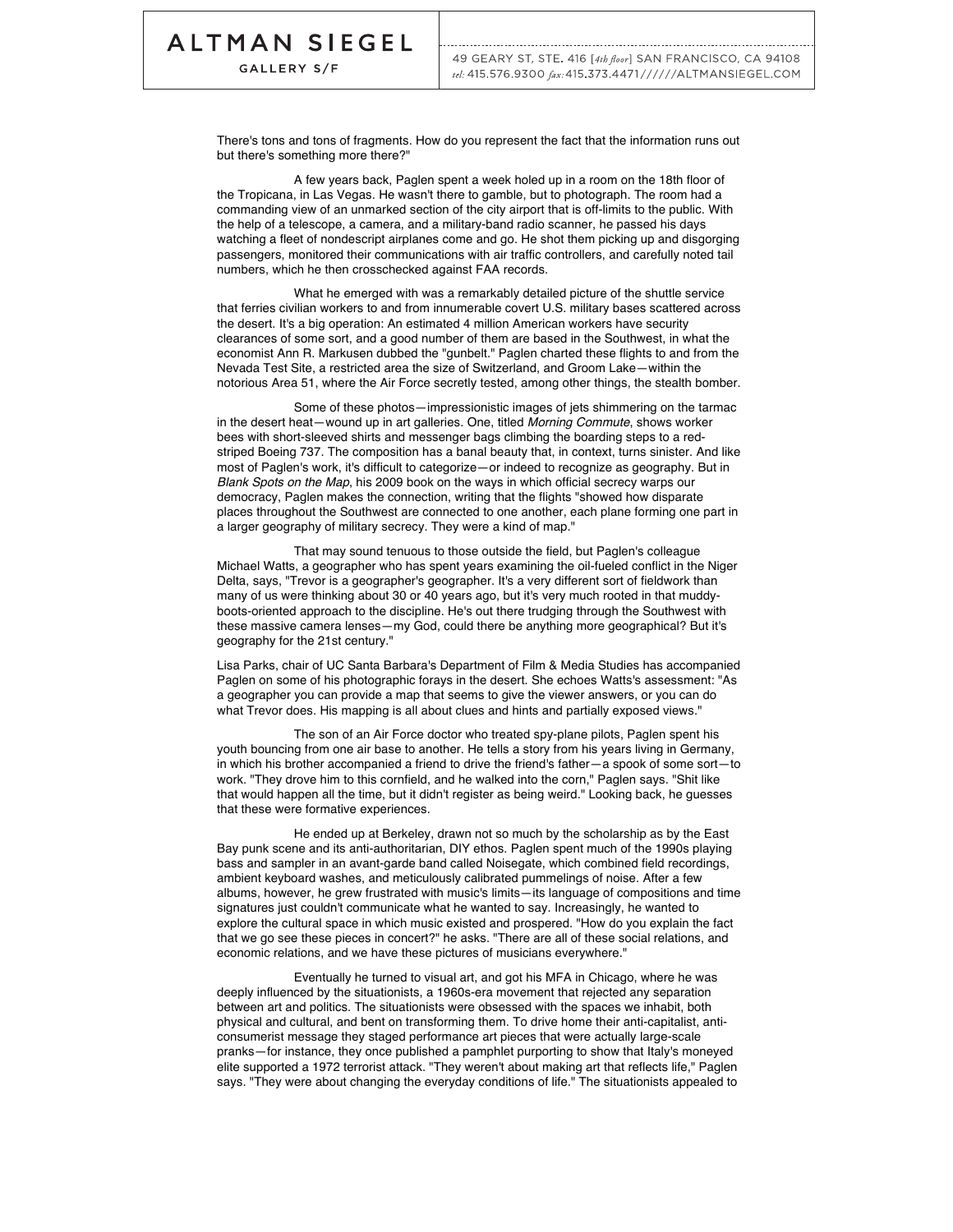GALLERY S/F

his punk sensibilities, but as freeing as art was, he felt that it lacked rigor. Situationist-style pranks were easily trivialized and co-opted. What Paglen wanted was a systematic way to map his explorations of the physical and cultural spaces we inhabit. Then it hit him: geography.

For millennia, geographers mostly devoted themselves to mapping unknown territories in the name of God, king, or country. To map was to control, and cartographers were as crucial to any expeditionary party as soldiers were. The profession suffered a crisis in the early 20th century, however, after the physical earth had been mapped from pole to pole. Bereft of an animating principle, the field drifted for a few decades and a number of elite universities (Harvard, for one) shut down their programs entirely.

American geographers, forced to rethink their role in the world, generally divided into two camps: One contingent embraced new computer-driven mapping technologies and threw itself into crunching and modeling data from satellites, remote sensors, and the like; another took a more conceptual route, throwing itself into the pursuit of big ideas. While not eschewing technology, the Berkeley School, as it has come to be known, tends to be more humanistic and less dispassionate. "We are largely committed to the study of human behavior," said Carl Sauer, the geographer who led the department from 1923 to 1954. "It is proper and reasonable that we are troubled as to how man has acted for good or evil."

Today, geography is a famously wide-open field, embracing everything from apolitical catalogs of California plant life to leftist critiques of Baltimore's social order—anything that inhabits or happens on earth is fair game. Paglen has stretched those boundaries even further, combining academic theory with visual savvy and an attention-grabbing pop-culture sensibility. He is at the forefront of a new movement called "experimental geography," a term he coined himself in 2002. Rooted in both fine arts and political activism, experimental geography is more expansive in form than its mother discipline, embracing not just academic theses but whatever medium seems best suited to the message. The work is astonishingly varied, taking in online multimedia explorations of the ways in which Pasadena has changed, an audio-guided walking tour of the hidden lives of guest workers in the United Arab Emirates, and a guy on YouTube drilling holes through an atlas, each puncture representing a different place he's lived. As Paglen puts it, "Why should we limit ourselves to peer-reviewed journals? It greatly limits the audience and, I think, greatly limits what we can say."

In the process, Paglen has helped turn a discipline once most closely associated with the rote memorization of state capitals into something new and hip. Indeed, Paglen himself has practically become a brand: At the same time that his work sells in bookstores and hangs from gallery walls, it also appears on clothing. Last year, New York streetwear company Freshjive put out T-shirts and caps emblazoned with some of Paglen's black-ops patches, including one showing a question mark, a crescent moon, and the menacing acronym NOYFB.

Gray Brechin, Berkeley geographer and author of *Imperial San Francisco*, says simply: "He's our superstar."

The night after our meeting in Berkeley, I visited Paglen's live/work studio in the ghostlands of West Oakland. He had spent most of the last year in New York, and many of his belongings—the majority of which appear to be books, from Marx to Derrida to Philip K. Dick were still in boxes. Two surfboards leaned against a rough concrete wall, a collection of camera tripods and telescopes sat near a small oriental rug by the windows. We sat on folding chairs at a small table.

"I've only ever had a living room in this house," he explained, opening a beer, "and I don't know what to do with it because I just work. I got this table because I've never had a place to eat food, so I thought I should be an adult and have a place to sit."

An archipelago of desks and computer monitors occupied part of one wall, the big middle screen displayed a stark photo he recently made in Death Valley. At the center of the frame is a jagged peak, surrounded by crisp points of starlight. My eyes were drawn to the peak first, then I noticed the streak of light above it: It's a "dead" satellite, Paglen explainedone its owners can no longer control but that soldiers on regardless. The image is part of a series he's working on, showing satellites in iconic western landscapes first made famous by Gilded Age photographers like Eadweard Muybridge and Timothy O'Sullivan.

In the late 1860s, the government commissioned O'Sullivan to shoot the Southwest, most of it recently taken from Mexico, to attract Anglo settlers to the region. One of his most famous images is of Pyramid Lake, Nevada, a spooky photo in which rocks jut from the water like ziggurats. Paglen made a similar image last year, a dusky shot with the same pyramid-like rock in the foreground. At the top-right of the frame, however, is a blur of bright